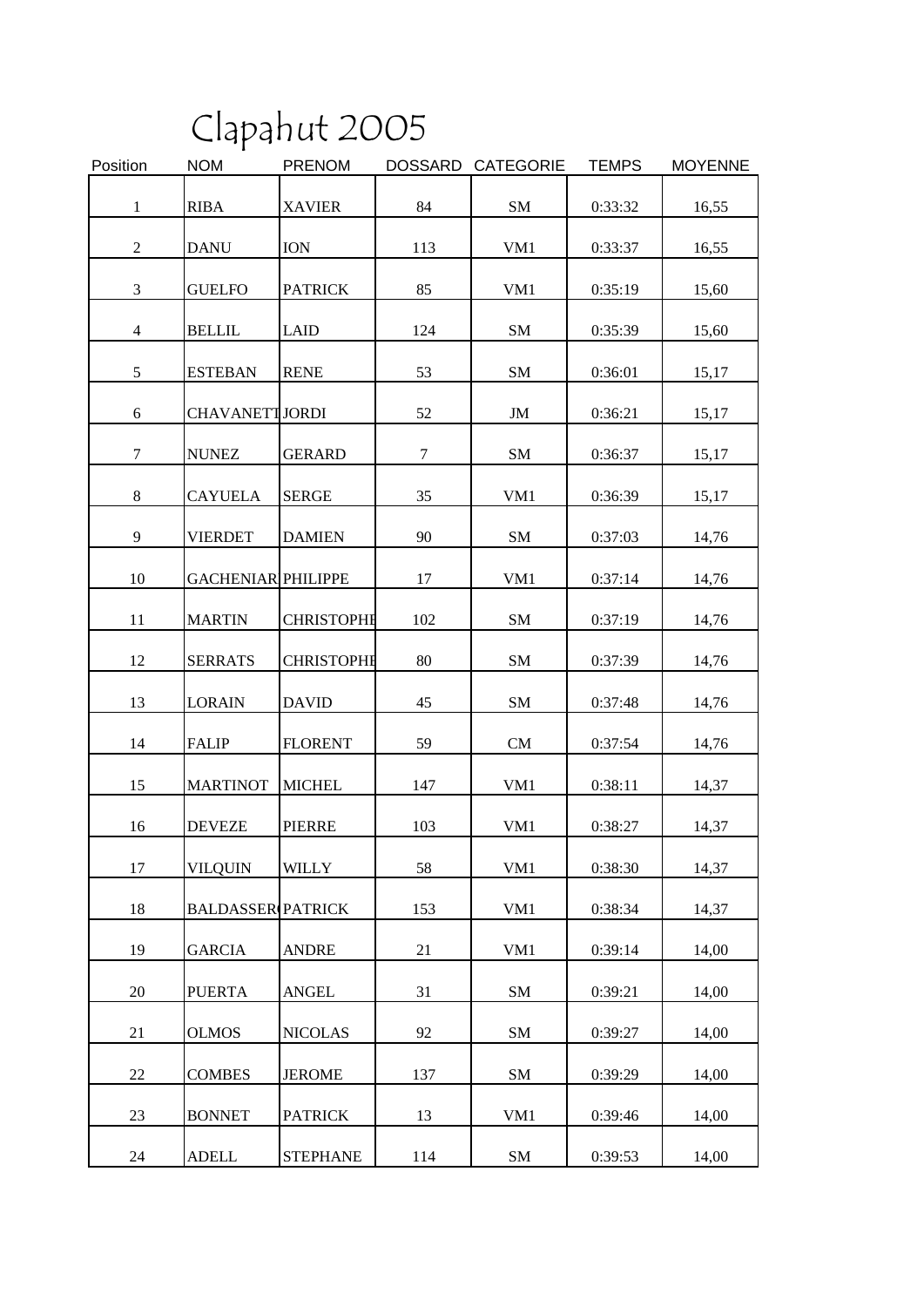| 25 | <b>MONIER</b>             | <b>CHRISTELLE</b> | 145 | <b>SF</b>       | 0:39:56 | 14,00 |
|----|---------------------------|-------------------|-----|-----------------|---------|-------|
| 26 | <b>MICHEL</b>             | <b>LOIC</b>       | 89  | EM              | 0:39:59 | 14,00 |
| 27 | <b>GUILPAIN</b>           | <b>NICOLAS</b>    | 154 | SM              | 0:40:01 | 13,65 |
| 28 | <b>KERMARRECDAVID</b>     |                   | 123 | SM              | 0:40:03 | 13,65 |
| 29 | <b>FALIP</b>              | <b>FABRICE</b>    | 60  | EM              | 0:40:04 | 13,65 |
| 30 | <b>MASSIGNAN JULIEN</b>   |                   | 119 | <b>SM</b>       | 0:40:10 | 13,65 |
| 31 | <b>LOPEZ</b>              | <b>JOSE</b>       | 94  | VM1             | 0:40:25 | 13,65 |
| 32 | <b>CHATELLIERGAETAN</b>   |                   | 108 | <b>SM</b>       | 0:40:44 | 13,65 |
| 33 | <b>SAISSET</b>            | <b>JEAN MICHE</b> | 127 | VM1             | 0:41:06 | 13,32 |
| 34 | <b>PONS</b>               | <b>MARC</b>       | 104 | <b>SM</b>       | 0:41:16 | 13,32 |
| 35 | <b>CHENOT</b>             | <b>PASCAL</b>     | 39  | SM              | 0:41:20 | 13,32 |
| 36 | <b>GOUZY</b>              | <b>GABRIEL</b>    | 41  | VM <sub>1</sub> | 0:41:21 | 13,32 |
| 37 | <b>LOPEZ</b>              | <b>YVES</b>       | 86  | VM <sub>2</sub> | 0:41:32 | 13,32 |
| 38 | <b>DEKHIL</b>             | <b>ABDELAZIZ</b>  | 15  | VM <sub>2</sub> | 0:41:35 | 13,32 |
| 39 | <b>CHEMIN</b>             | <b>JEAN LUC</b>   | 144 | <b>SM</b>       | 0:42:21 | 13,00 |
| 40 | <b>MOLINIER</b>           | <b>JEAN NOEL</b>  | 105 | SM              | 0:42:29 | 13,00 |
| 41 | <b>GROUX</b>              | <b>JEREMY</b>     | 138 | <b>SM</b>       | 0:42:44 | 13,00 |
| 42 | RODRIGUEZ HERMINIO        |                   | 54  | VM1             | 0:42:49 | 13,00 |
| 43 | <b>HELLE</b>              | <b>FRANCOIS</b>   | 27  | VM1             | 0:42:51 | 13,00 |
| 44 | <b>VERITE</b>             | <b>CLAUDE</b>     | 14  | SM              | 0:42:56 | 13,00 |
| 45 | <b>VIDAL</b>              | <b>JEROME</b>     | 44  | SM              | 0:42:59 | 13,00 |
| 46 | <b>ROIG</b>               | <b>CHRISTIAN</b>  | 110 | VM1             | 0:43:04 | 12,70 |
| 47 | <b>PETITCOLAS LAURENT</b> |                   | 73  | VM1             | 0:43:05 | 12,70 |
| 48 | VIE                       | <b>JULIEN</b>     | 111 | SM              | 0:43:07 | 12,70 |
| 49 | <b>VILLENEUVI MATTIEU</b> |                   | 99  | SM              | 0:43:08 | 12,70 |
| 50 | <b>LONDEIX</b>            | <b>JEAN MICHE</b> | 28  | VM1             | 0:43:10 | 12,70 |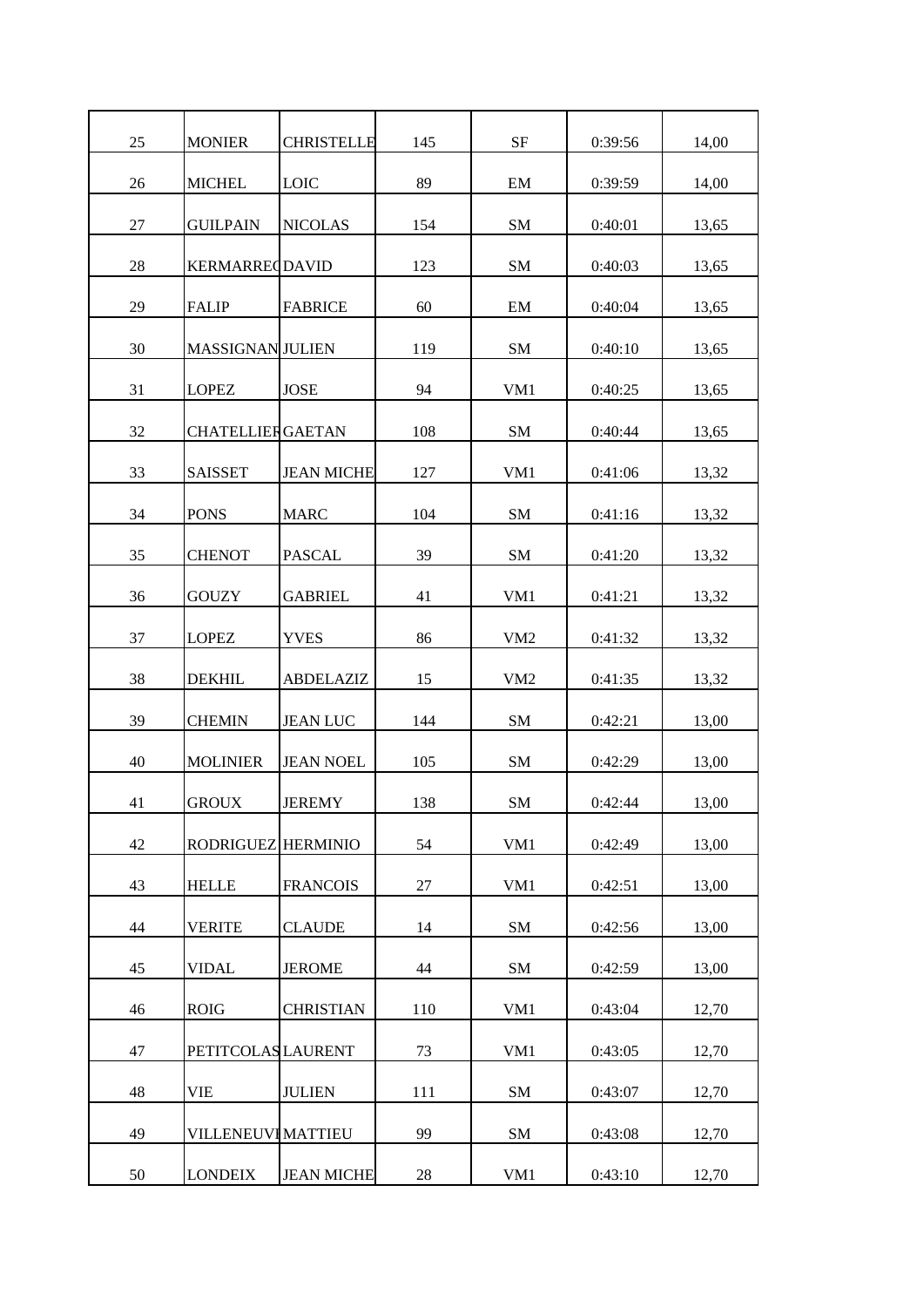| 51 | <b>BROUSTE</b>            | <b>JEAN PIERRE</b>   | 107   | VM1             | 0:43:14 | 12,70 |
|----|---------------------------|----------------------|-------|-----------------|---------|-------|
| 52 |                           | STOUVENEZ CHRISTOPHE | 87    | VM1             | 0:43:19 | 12,70 |
| 53 | <b>LEBOUT</b>             | <b>LAURENT</b>       | 91    | EM              | 0:43:47 | 12,70 |
| 54 | <b>LABATUE</b>            | <b>OLIVIER</b>       | 68    | <b>SM</b>       | 0:43:54 | 12,70 |
| 55 | <b>MOUFFRON</b>           | <b>THIBAULT</b>      | 121   | <b>SM</b>       | 0:43:58 | 12,70 |
| 56 | <b>MOMPEL</b>             | <b>ARNAUD</b>        | 98    | <b>SM</b>       | 0:44:08 | 12,41 |
| 57 | <b>MICHAUDONJEROME</b>    |                      | 130   | SM              | 0:44:11 | 12,41 |
| 58 | <b>OUDINA</b>             | <b>KARIM</b>         | 61    | EM              | 0:44:21 | 12,41 |
| 59 | <b>HERNANDEZ LAURENT</b>  |                      | 23    | SM              | 0:44:27 | 12,41 |
| 60 | <b>BOYER</b>              | <b>SEBASTIEN</b>     | 43    | <b>SM</b>       | 0:44:37 | 12,41 |
| 61 | <b>BISCAYE</b>            | <b>PHILIPPE</b>      | 143   | SM              | 0:44:49 | 12,41 |
| 62 | <b>MERLIN</b>             | <b>SOPHIE</b>        | 72    | VF1             | 0:44:57 | 12,41 |
| 63 | <b>CHAVANETTCLAUDE</b>    |                      | 51    | VM1             | 0:45:05 | 12,13 |
| 64 | <b>PONT</b>               | <b>GABRIEL</b>       | 74    | SM              | 0:45:10 | 12,13 |
| 65 | <b>COTS</b>               | <b>CYRILLE</b>       | 97    | EM              | 0:45:34 | 12,13 |
| 66 | <b>MARTINEZ</b>           | <b>ALAIN</b>         | 32    | VM1             | 0:45:49 | 12,13 |
| 67 | <b>COMBES</b>             | <b>CHRISTIAN</b>     | 134   | VM <sub>2</sub> | 0:46:18 | 11,87 |
| 68 | <b>LIRIA</b>              | <b>DOMINIQUE</b>     | 136   | VM1             | 0:46:20 | 11,87 |
| 69 | <b>CRASSOUS</b>           | <b>GILLES</b>        | $8\,$ | VM1             | 0:46:28 | 11,87 |
| 70 | <b>BOYER</b>              | <b>JEAN PIERRE</b>   | 5     | VM <sub>2</sub> | 0:46:31 | 11,87 |
| 71 | <b>MICHEL</b>             | <b>OLIVIER</b>       | 88    | SM              | 0:46:38 | 11,87 |
| 72 | <b>FEHRNBACH PHILIPPE</b> |                      | 146   | VM <sub>2</sub> | 0:46:40 | 11,87 |
| 73 | <b>MOUGIN</b>             | <b>VINCENT</b>       | 151   | EM              | 0:46:46 | 11,87 |
| 74 | <b>JOVE</b>               | <b>FREDERIC</b>      | 62    | <b>SM</b>       | 0:46:51 | 11,87 |
| 75 | <b>LAGODA</b>             | <b>DANIEL</b>        | 66    | VM1             | 0:46:52 | 11,87 |
| 76 | <b>CASTELL</b>            | <b>ROBERT</b>        | 46    | VM3             | 0:46:54 | 11,87 |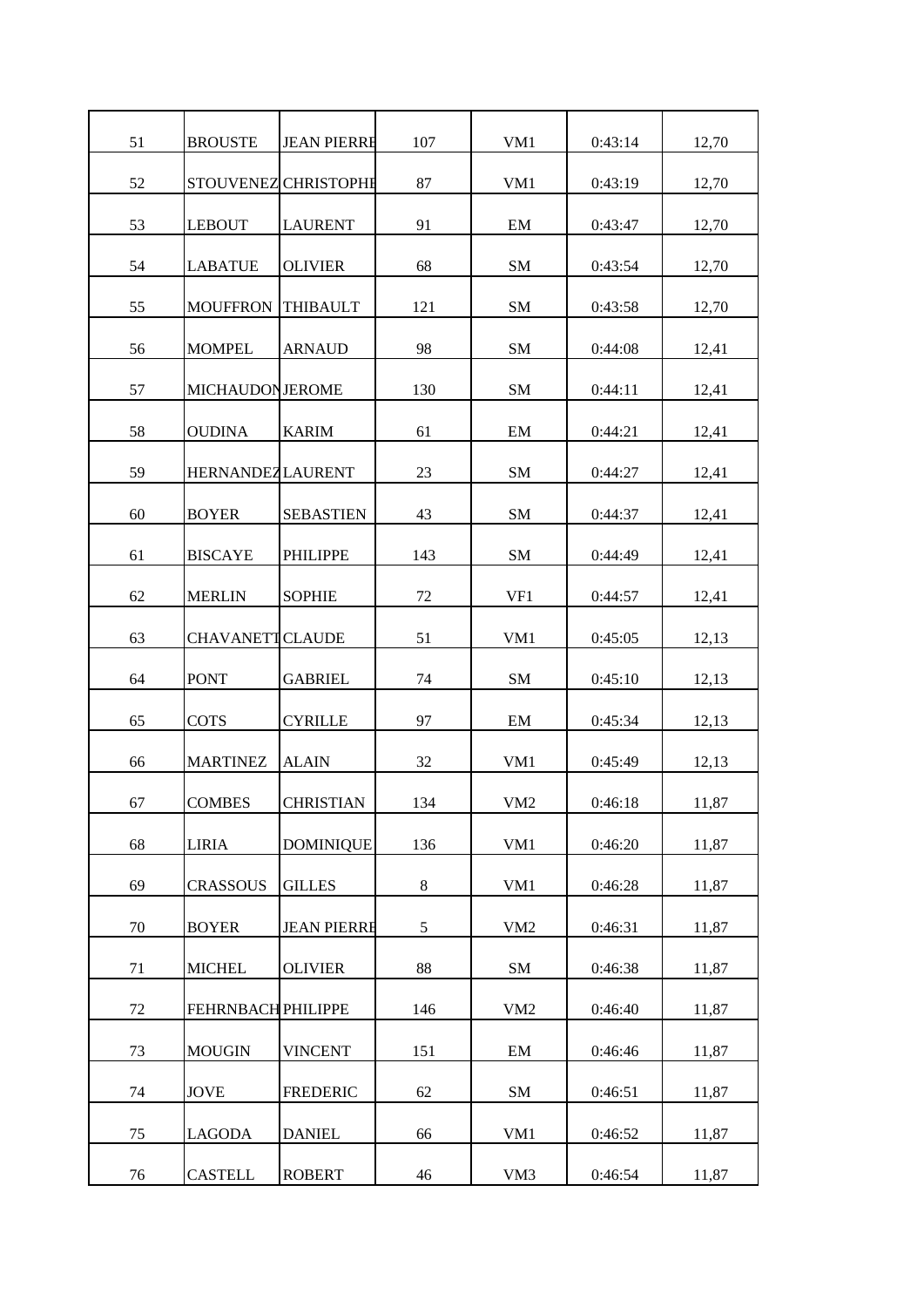| 77  | <b>ROSSIGNOL SERGE</b>      |                   | 16  | VM1             | 0:46:55 | 11,87 |
|-----|-----------------------------|-------------------|-----|-----------------|---------|-------|
| 78  | <b>GILBERT</b>              | <b>PHILIPPE</b>   | 106 | <b>SM</b>       | 0:47:15 | 11,62 |
| 79  | <b>PAIRO</b>                | <b>GEORGETTE</b>  | 6   | VF <sub>2</sub> | 0:47:21 | 11,62 |
| 80  | <b>SOLER</b>                | <b>CEDRIC</b>     | 50  | EM              | 0:47:22 | 11,62 |
| 81  | <b>DELPUECH</b>             | <b>BERTRAND</b>   | 69  | <b>SM</b>       | 0:47:34 | 11,62 |
| 82  | <b>POURTHIE</b>             | <b>SYLVAIN</b>    | 157 | <b>SM</b>       | 0:47:39 | 11,62 |
| 83  | <b>PETIT</b>                | <b>LINDA</b>      | 71  | $\rm{SF}$       | 0:47:41 | 11,62 |
| 84  | <b>PETIT</b>                | <b>JOEL</b>       | 70  | VM <sub>2</sub> | 0:47:43 | 11,62 |
| 85  | <b>SPAGNOL</b>              | <b>JEAN PASCA</b> | 75  | VM <sub>2</sub> | 0:47:45 | 11,62 |
| 86  | <b>PEYRIND</b>              | <b>DOMINIQUE</b>  | 141 | VM <sub>1</sub> | 0:47:50 | 11,62 |
| 87  | <b>LAIRE</b>                | <b>JACKIE</b>     | 33  | VF <sub>2</sub> | 0:48:00 | 11,38 |
| 88  | <b>LAIRE</b>                | <b>CHRISTIAN</b>  | 34  | VM <sub>2</sub> | 0:48:01 | 11,38 |
| 89  | <b>BROUZES</b>              | <b>DIDIER</b>     | 38  | VM1             | 0:48:17 | 11,38 |
| 90  | <b>SILVESTRI</b>            | <b>GERARD</b>     | 48  | <b>SM</b>       | 0:48:26 | 11,38 |
| 91  | <b>BARTOU</b>               | <b>CHRISTIAN</b>  | 47  | VM <sub>2</sub> | 0:48:52 | 11,38 |
| 92  | <b>ROIG</b>                 | <b>LUCIEN</b>     | 109 | VM <sub>2</sub> | 0:49:06 | 11,14 |
| 93  | <b>MARTI</b>                | <b>SABINE</b>     | 129 | VF1             | 0:49:11 | 11,14 |
| 94  | <b>SANCHEZ PIL FREDERIC</b> |                   | 82  | ${\bf SM}$      | 0:49:16 | 11,14 |
| 95  | <b>TAILLADE</b>             | <b>LUDIVINE</b>   | 11  | CF              | 0:49:32 | 11,14 |
| 96  | <b>GARCIA</b>               | <b>FABIEN</b>     | 20  | CM              | 0:49:39 | 11,14 |
| 97  | <b>SUQUET</b>               | <b>ADRIEN</b>     | 64  | EM              | 0:49:48 | 11,14 |
| 98  | <b>GALIBERT</b>             | <b>HENRI</b>      | 93  | VM <sub>2</sub> | 0:50:06 | 10,92 |
| 99  | <b>GORGONI</b>              | <b>JEAN CLAUD</b> | 164 | VM3             | 0:50:21 | 10,92 |
| 100 | <b>BOUTIE</b>               | <b>CATHERINE</b>  | 162 | $\rm{SF}$       | 0:51:19 | 10,71 |
| 101 | <b>BOUTIE</b>               | <b>LIONEL</b>     | 163 | SM              | 0:51:21 | 10,71 |
| 102 | <b>ESCUDIER</b>             | <b>JEAN LOUIS</b> | 135 | VM <sub>2</sub> | 0:51:36 | 10,71 |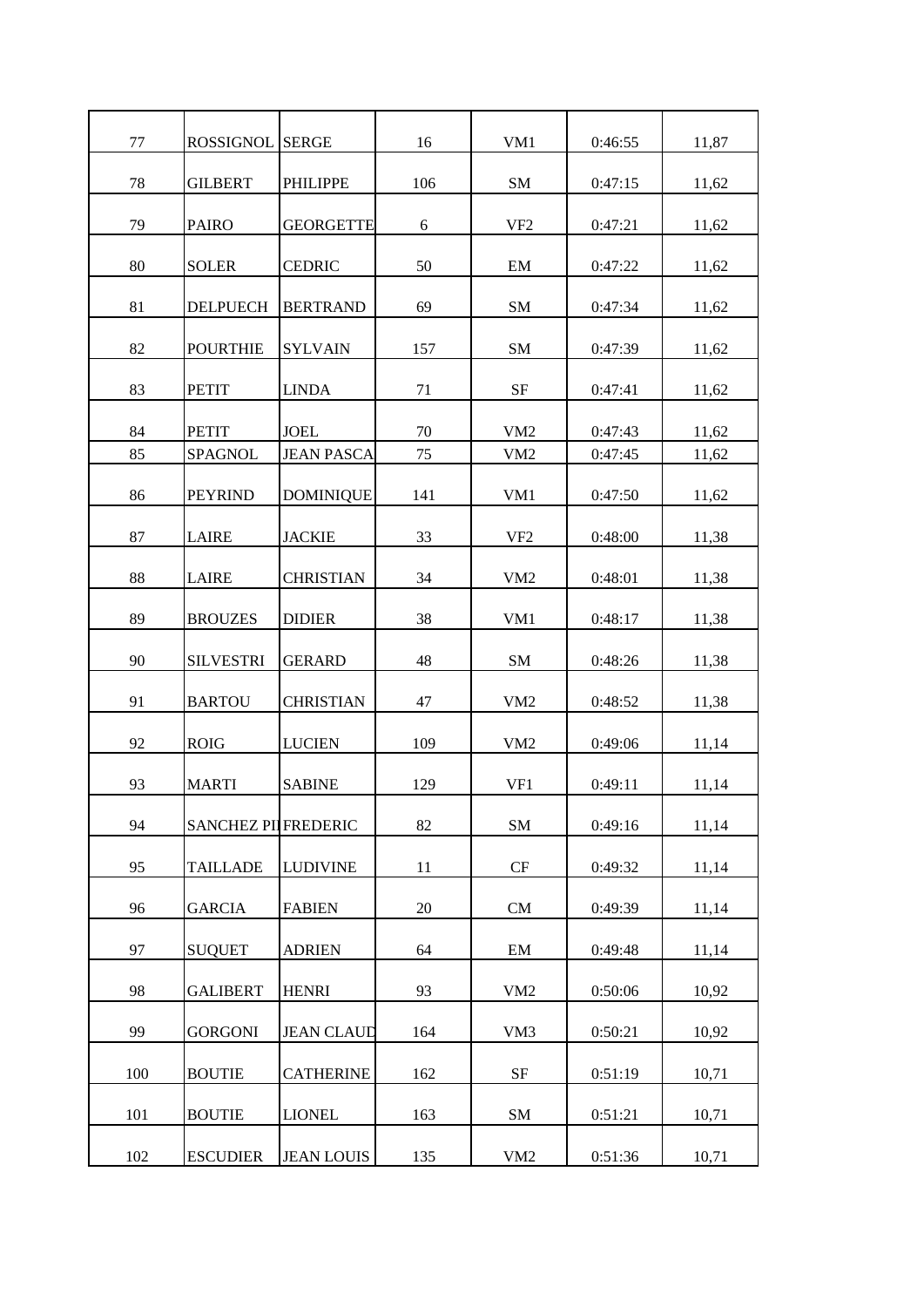| 103 | <b>SANZ</b>               | <b>CATHERINE</b>             | 142            | VF1             | 0:51:45 | 10,71 |
|-----|---------------------------|------------------------------|----------------|-----------------|---------|-------|
| 104 | <b>MACIAS</b>             | <b>ANTONY</b>                | 55             | EM              | 0:51:55 | 10,71 |
| 105 | <b>HARRIS</b>             | <b>JEFF</b>                  | 18             | VM3             | 0:52:00 | 10,50 |
| 106 |                           | <b>COTTET EYNJEAN PIERRE</b> | 10             | VM3             | 0:52:03 | 10,50 |
| 107 | <b>ILLAN</b>              | <b>JULIEN</b>                | $\overline{2}$ | EM              | 0:52:05 | 10,50 |
| 108 | AGUZOU                    | <b>OLIVIER</b>               | 131            | VM <sub>1</sub> | 0:52:07 | 10,50 |
| 109 | <b>LAVIGNE</b>            | <b>ANDRE</b>                 | 133            | VM <sub>2</sub> | 0:52:11 | 10,50 |
| 110 | <b>MACIA</b>              | <b>DANIEL</b>                | 122            | VM <sub>2</sub> | 0:52:13 | 10,50 |
| 111 | <b>LAFFAGE</b>            | <b>JEAN MICHE</b>            | 112            | VM1             | 0:52:17 | 10,50 |
| 112 | <b>ASTIE</b>              | <b>PATRICK</b>               | 101            | VM <sub>1</sub> | 0:52:19 | 10,50 |
| 113 | <b>BROCHET</b>            | <b>MARC</b>                  | 118            | SM              | 0:52:36 | 10,50 |
| 114 | <b>GUICHARD</b>           | <b>HUGUES</b>                | 67             | VM1             | 0:53:21 | 10,30 |
| 115 | <b>MARQUIE</b>            | <b>MICHEL</b>                | 65             | VM1             | 0:53:26 | 10,30 |
| 116 | <b>GARRIGUEN FRANCOIS</b> |                              | 25             | SM              | 0:53:29 | 10,30 |
| 117 | <b>DELPEY</b>             | <b>MICHEL</b>                | 24             | VM1             | 0:53:31 | 10,30 |
| 118 | <b>CARERI</b>             | <b>XAVIER</b>                | 49             | <b>SM</b>       | 0:53:40 | 10,30 |
| 119 | <b>MULERO</b>             | <b>CLAUDE</b>                | 132            | VM <sub>2</sub> | 0:54:20 | 10,11 |
| 120 | <b>DUTEIL</b>             | <b>JEROME</b>                | 155            | SM              | 0:54:43 | 10,11 |
| 121 | <b>DUMONTET</b>           | <b>JEAN FRANC</b>            | 156            | <b>SM</b>       | 0:54:45 | 10,11 |
| 122 | <b>CHEMINET</b>           | <b>BAPTISTE</b>              | 19             | CM              | 0:55:02 | 9,93  |
| 123 | <b>LELIEUX</b>            | <b>GUY</b>                   | 96             | VM3             | 0:55:10 | 9,93  |
| 124 | <b>ROUSSEL</b>            | <b>PATRICK</b>               | 12             | VM <sub>2</sub> | 0:55:22 | 9,93  |
| 125 |                           |                              | 149            | ${\bf SM}$      |         |       |
|     | <b>SAJUS</b>              | <b>THIERRY</b>               |                |                 | 0:55:32 | 9,93  |
| 126 | <b>INGUIBERTYDAVID</b>    |                              | 148            | <b>SM</b>       | 0:55:38 | 9,93  |
| 127 | <b>ALCARAZ</b>            | <b>SERGE</b>                 | 40             | VM <sub>2</sub> | 0:55:41 | 9,93  |
| 128 | DA RE                     | <b>CHRISTOPHE</b>            | 128            | ${\bf SM}$      | 0:55:49 | 9,93  |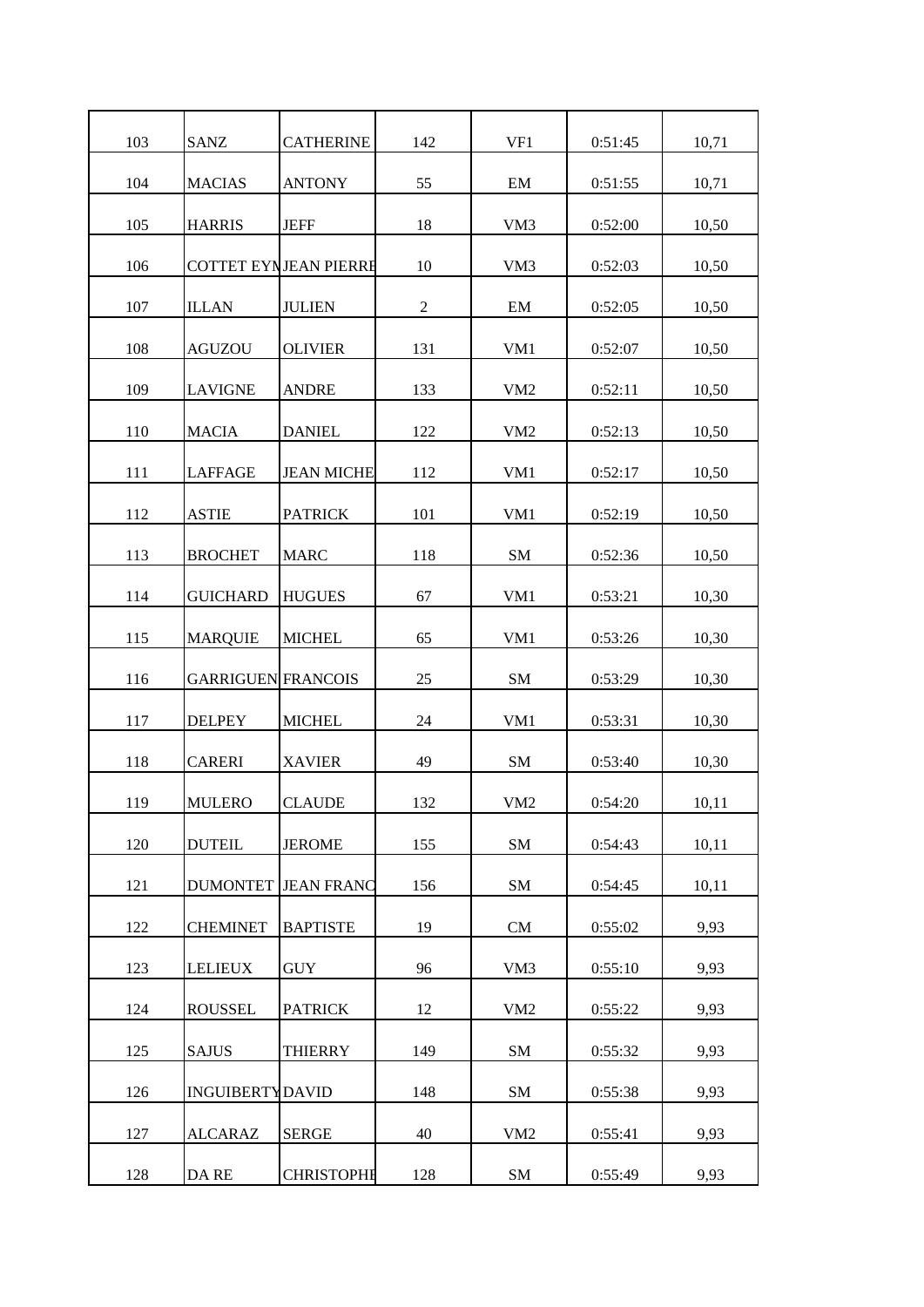| 129 | <b>PICOLLO</b>         | <b>DAVID</b>       | 158 | <b>SM</b>       | 0:55:51 | 9,93 |
|-----|------------------------|--------------------|-----|-----------------|---------|------|
| 130 | <b>ASTIE</b>           | <b>ROSEMARIE</b>   | 100 | VF1             | 0:56:01 | 9,75 |
| 131 | <b>MARTINEZ</b>        | <b>CORINNE</b>     | 95  | VF1             | 0:56:03 | 9,75 |
| 132 | <b>CROUZET</b>         | <b>LINE</b>        | 115 | VF1             | 0:56:04 | 9,75 |
| 133 | <b>ALDEBERT</b>        | <b>YVES</b>        | 120 | VM <sub>2</sub> | 0:56:06 | 9,75 |
| 134 | <b>POTIRON</b>         | <b>PASCAL</b>      | 117 | VM1             | 0:56:10 | 9,75 |
| 135 | <b>POUSSARD</b>        | <b>FREDERIC</b>    | 116 | VM1             | 0:56:15 | 9,75 |
| 136 | <b>GASULLA</b>         | <b>THIERRY</b>     | 150 | ${\bf SM}$      | 0:57:07 | 9,58 |
| 137 | <b>PECH</b>            | <b>SYLVIE</b>      | 140 | VF1             | 0:57:10 | 9,58 |
| 138 | <b>LOISEAU</b>         | <b>RICHARD</b>     | 139 | VM <sub>2</sub> | 0:57:40 | 9,58 |
| 139 | <b>CARETTE</b>         | <b>GEOFFREY</b>    | 126 | <b>CM</b>       | 0:57:42 | 9,58 |
| 140 | <b>RUL</b>             | <b>THIERRY</b>     | 76  | VM1             | 0:57:43 | 9,58 |
| 141 | <b>ESTAQUE</b>         | <b>COLETTE</b>     | 78  | VF1             | 0:57:44 | 9,58 |
| 142 | <b>PONPON</b>          | <b>MATHIEU</b>     | 26  | ${\bf SM}$      | 0:57:47 | 9,58 |
| 143 | <b>FONTES</b>          | <b>LOUIS</b>       | 3   | CM              | 0:57:48 | 9,58 |
| 144 | <b>CAUBET</b>          | <b>JEAN PIERRE</b> | 63  | VM1             | 0:58:49 | 9,41 |
| 145 | <b>FERNANDEZ JUANA</b> |                    | 1   | VF1             | 0:59:40 | 9,25 |
| 146 | <b>BOYER</b>           | <b>CHRISTIANE</b>  | 9   | VF <sub>2</sub> | 0:59:42 | 9,25 |
| 147 | <b>GASCHARD</b>        | <b>BERNARD</b>     | 81  | VM4             | 1:00:22 | 9,10 |
| 148 | <b>CHARLES</b>         | <b>CORINNE</b>     | 159 | VF1             | 1:00:51 | 9,10 |
| 149 | <b>CAZAL</b>           | <b>DOMINIQUE</b>   | 160 | VM1             | 1:01:18 | 8,95 |
| 150 | <b>RUL</b>             | <b>MAGALI</b>      | 77  | VF1             | 1:01:29 | 8,95 |
| 151 | <b>ESTAQUE</b>         | <b>ROLAND</b>      | 79  | VM1             | 1:02:02 | 8,81 |
| 152 | <b>DELPECH</b>         | <b>CATHERINE</b>   | 42  | VF1             | 1:04:38 | 8,53 |
| 153 | <b>ROITG</b>           | <b>PHILIPPE</b>    | 83  | VM1             | 1:04:45 | 8,53 |
| 154 | <b>CAZENOVE</b>        | <b>CLAIRE</b>      | 29  | $\rm SF$        | 1:06:49 | 8,27 |